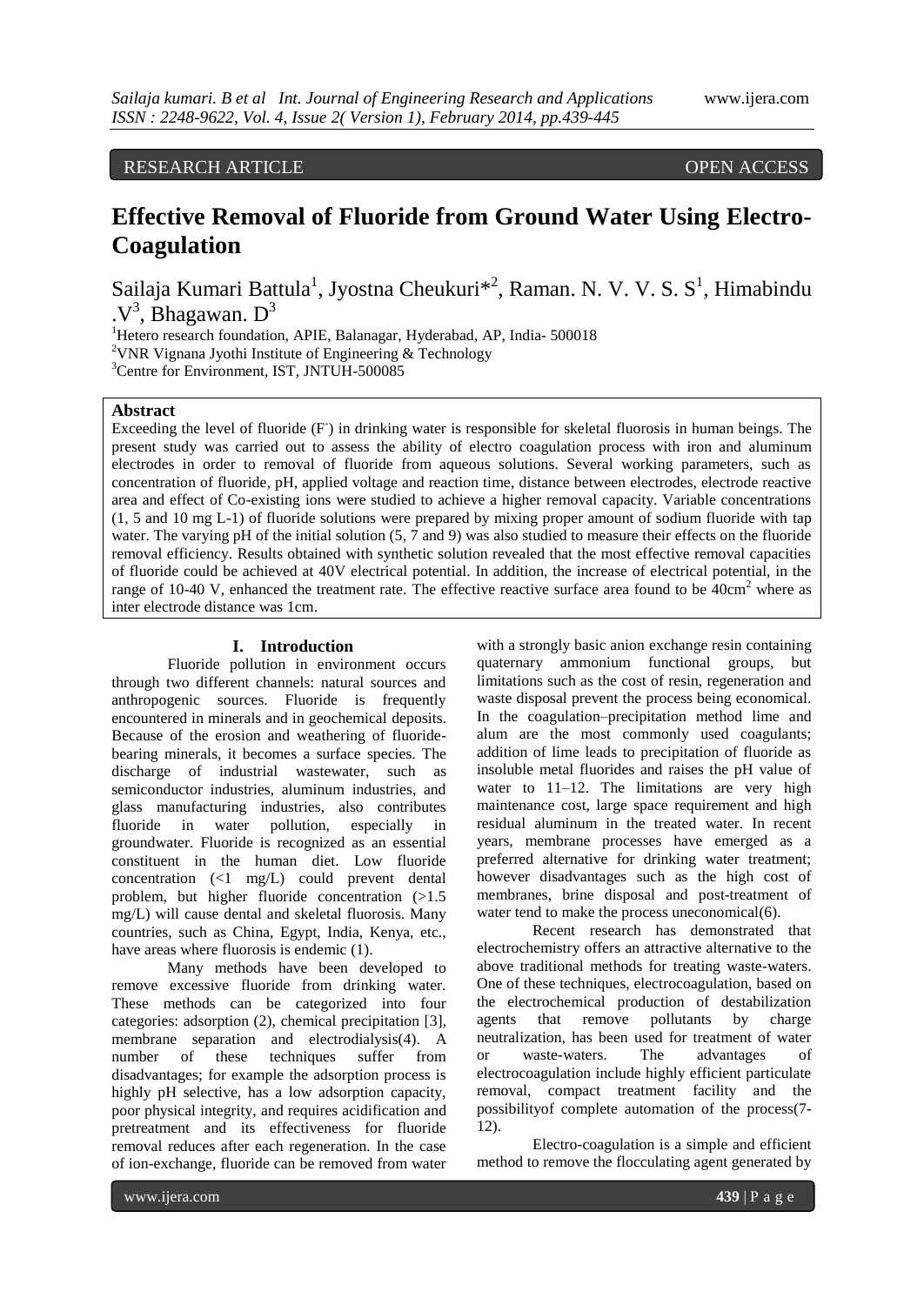electro-oxidation of a sacrificial anode and generally made of iron or aluminum. In this process, the treatment is performed without adding any chemical coagulant or flocculants. Thus, reducing the amount of sludge which must be disposed (5). On the other hand, electrocoagulation is based on the in situ formation of the coagulant as the sacrificial anode corrodes due to an applied current, while the simultaneous evolution of hydrogen at the cathode allows for pollutant removal by flotation. This technique combines three main interdependent processes, operating synergistically to remove pollutants: electrochemistry, coagulation and hydrodynamics. An examination of the chemical reactions occurring in the electrocoagulation process shows that the main reactions occurring at the electrodes (aluminum and iron electrodes) are:

 $\overrightarrow{A}$  $+3e^{\pi}$  (anode) (1)  $3H_2O + 3e$   $\longrightarrow$   $3/2H_2 + 3OH$  (cathode (2)

In addition,  $Al_3^+$  and OH<sup>-</sup> ions generated at electrode surfaces react in the bulk wastewater to form aluminum hydroxide:

 $Al_3^+ + 3OH$ <sup>-</sup>  $\blacktriangleright$ Al(OH)<sub>3</sub> (3) Also the same chemical reactions occurring in the electrocoagulation process using iron electrodes:

Fe (s)  $\longrightarrow$  Fe<sup>+3</sup> + 3e (anode) (4)

 $3H_2O + 3e$  $3/2$  H<sub>2</sub> + 3OH<sup>-</sup> (cathode)

 (5)  $Fe^{+3} + 3OH$   $\longrightarrow$   $Fe(OH)_3$  (6) The aluminum and iron hydroxide flocs normally act as adsorbents. Therefore, they would eliminate fluoride from the solution. (5) The main purpose of this research was to investigate of the efficiency of electrocoagulation process for fluoride removal from aqueous environments with iron and aluminum electrodes and determination of the effects of voltage, pH, initial concentration of fluoride and reaction time on the removal efficiency.

#### **II. Material and Methods:**

At present study all chemicals including sodium fluoride (NaF), were used as analytical grade. Variable concentrations  $(1-10 \text{ mg } L^{-1})$  of fluoride solutions were prepared by mixing proper amount of sodium fluoride with tap water. The pH of initial solution was adjusted (5, 7 and 9) by using sulfuric acid solution (1N) and sodium hydroxide (1N). Experiments were performed in a batch reactor (figure 1). The internal size of the cell was  $5 \text{ Cm} \times 10$ Cm (width  $\times$  length) with an effective volume of 200ml. The active area of each electrode was  $4 \times 5$ Cm. The distance between electrodes was 4 Cm. Power supply pack having an input of 220V and variable output of  $0-40V$  (10, 20, 30 and 40 V for this study). At different time intervals (10min) 25ml of treated sample was collected and filtered before being analyzed to determine the residual fluoride. The residual fluoride concentration was determined using spectrophoto metric method according to the standard method (APHA,  $21<sup>st</sup>$  Edition).



**Figure 1 Batch Reactor** A-Amperes display, V- Voltage display, B- reaction beaker

#### **III. Results and Discussions**

The electrocoagulation process is quite complex and may be affected by several operating parameters, such as pollutants concentrations, initial pH, electrical potential (voltage). In the present study, electrocoagulation process has been evaluated

as a treatment technology for fluoride removal from synthetic solutions and fluoride removal efficiency at different conditions (pH, electrical potential and various initial concentrations) in various reaction times was evaluated.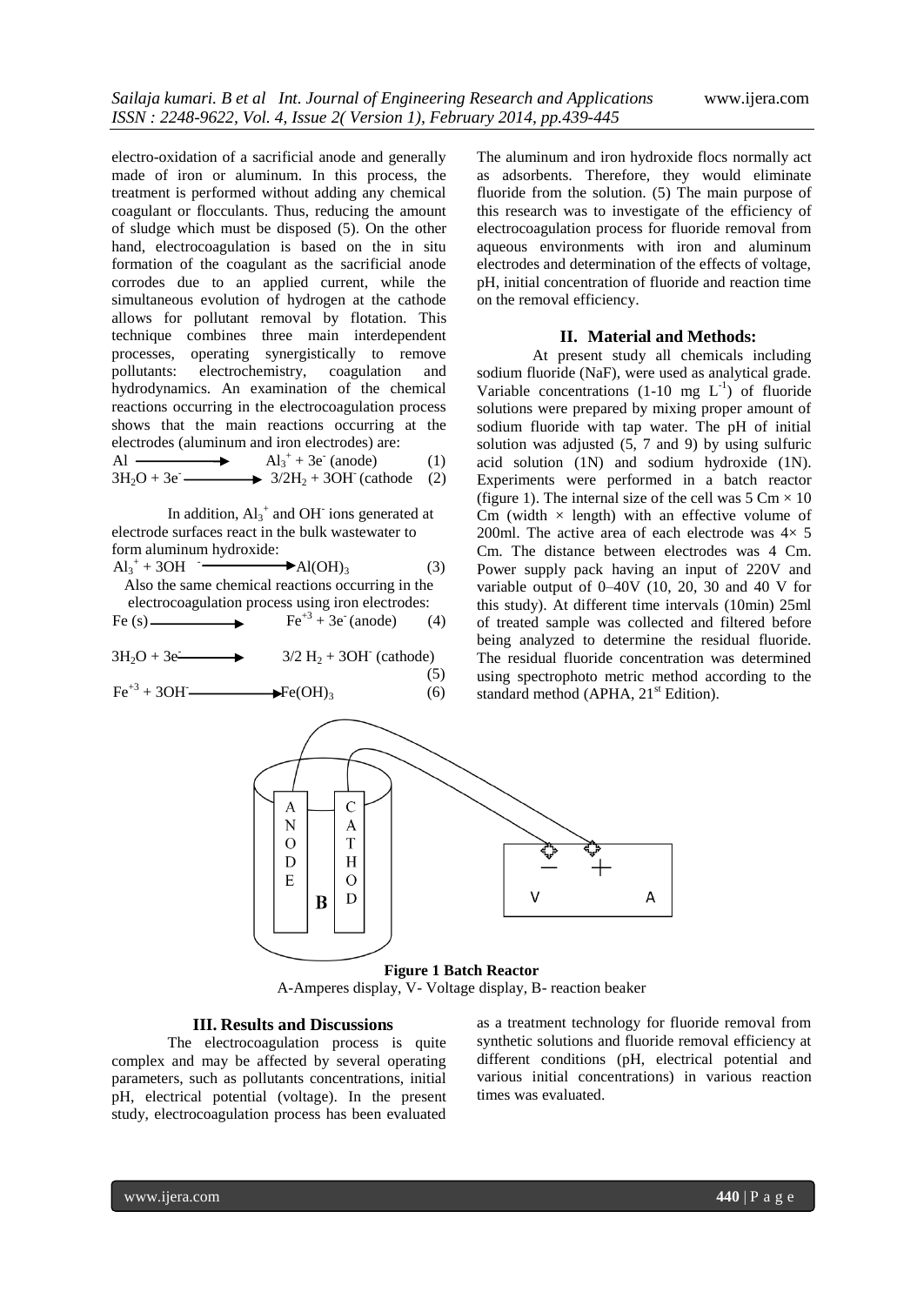

**Figure 2 Effect of reaction time on fluoride removal**

The time dependence of fluoride removal by electrocoagulation process at different electrodes was shown in figures 1. It can be seen from the figures that up to 50-87 %(figure 2) of the initial concentration of fluoride decreased within 10-30 min

of electro coagulation processing for both electrodes. The optimum time for fluoride removal was observed to be 20min and above that contact time the fluoride desorbing from the flocs.



## **3.2 Effect of the Concentration:**

**Figure 3 Effect of initial concentration of fluoride** 

A set of experiments was performed with different initial concentrations of fluoride to determine the concentration effectively removed under various conditions of electrocoagulation process. With increase in concentration the removal rate also increased up to 8ppm of fluoride in ground water at these particular conditions. Above 8ppm of F initial concentrationshown the removal 80% (figure 3) only. This can be explained by the theory of dilute solution. In dilute solution, formation of the diffusion layer at the vicinity of the electrode causes a slower reaction rate, but in concentrated solution the diffusion layer has no effect on the rate of diffusion or migration of metal ions to the electrode surface (5,7).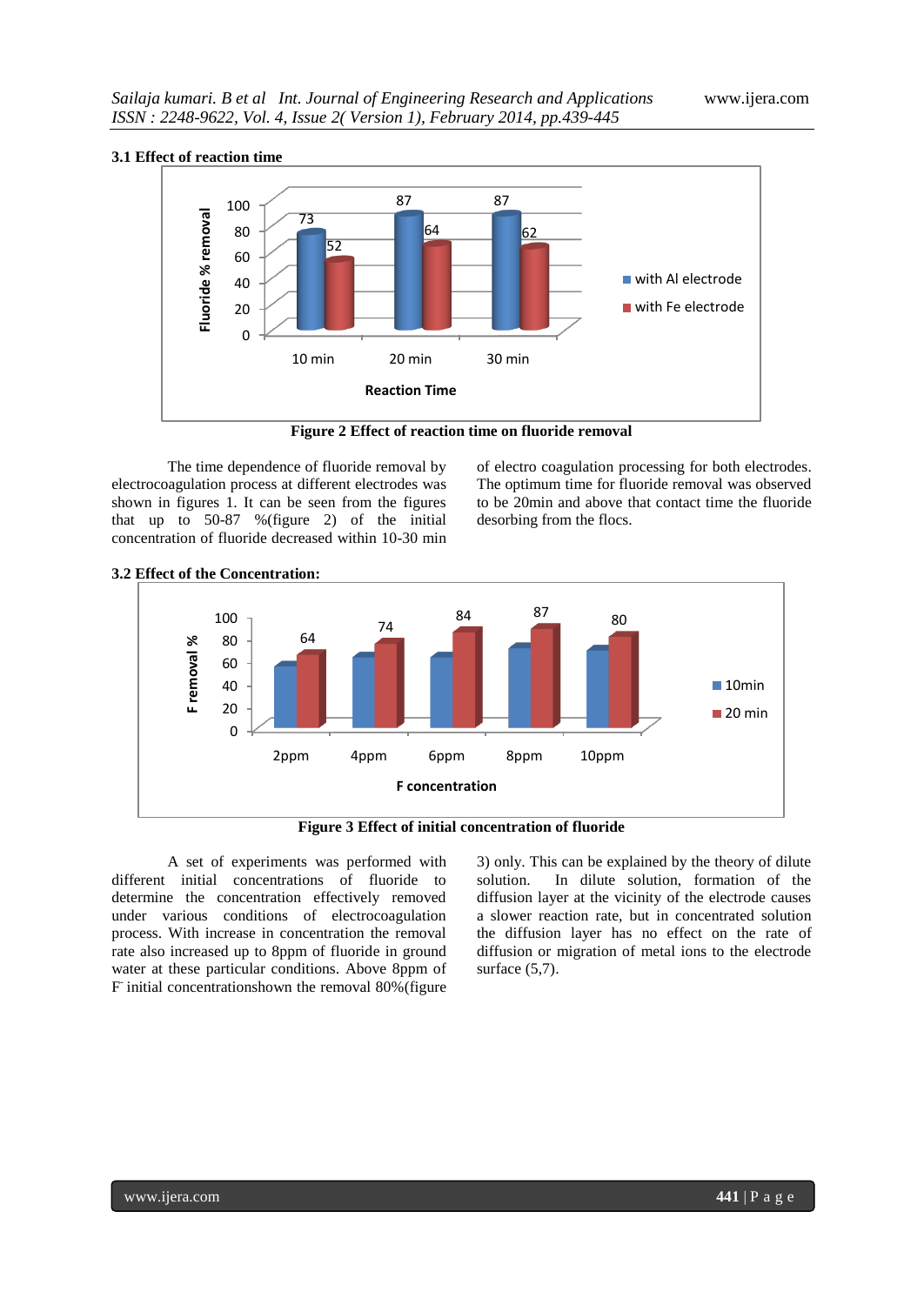

**Figure 4 Effect of applied voltage on fluoride removal**

It is well-known that electrical current not only determines the coagulant dosage rate but also the bubble production rate and size and the floc growth, (17, 18) which can influence the treatment efficiency of the electrocoagulation. Therefore, the effect of current density or applied voltage (electrical potential) on the fluoride removal was investigated. As expected, it appears that for a given time, the removal efficiency increased significantly with the increase in current density. This is ascribed to the fact that at higher voltage the amount of Al oxidized increased, resulting in a greater amount of precipitate for the removal of pollutants, but it not reacting effectively with fluoride. The maximum removal observed at 30v (figure 4) the lowest fluoride removal efficiency occurred in the lowest electrical potential (10V). In addition, it was demonstrated that

bubbles density increases and their size decreases with increasing current density (19). Above than the 30v, there is no considerable increase in defluoridation efficiency. So it is advisable not to exceed the limit of current voltage beyond 30v. This also avoids excess energy consumption. This effect is possibly due to the reason that at lower current density, coagulant (aluminium) dosage also decreases thereby decreasing the efficiency of the treatment process. When current density increases, ion production on electrodes also increases. This leads to production of  $AI(OH)$ <sub>3</sub> flocs in the solution and hence efficiency of the EC process is improved. But after a certain extent increase in current density leads to increase in pH of the solution as more OH<sup>-</sup> enter into the solution. This increase in pH results in lowering the efficiency of the treatment process.



**Figure 5 Effect of pH on fluoride removal**

It has been established in previous studies (13, 14) that initial pH has a considerable effect on the efficiency of the electrocoagulation process. Also, as observed by other investigators the pH of the

| 3.4 Effect of initial pH |  |  |
|--------------------------|--|--|
|--------------------------|--|--|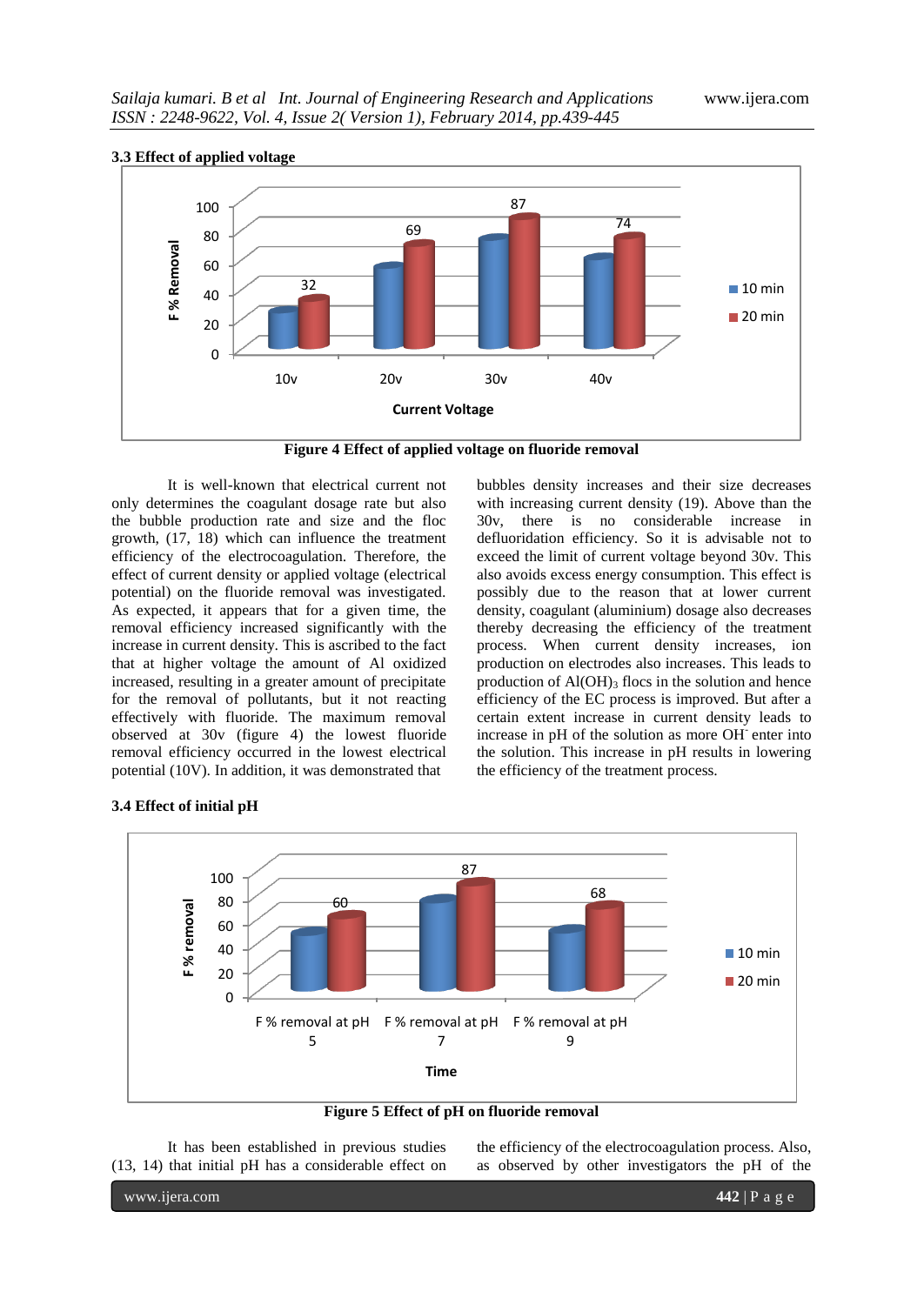medium changed during the process depending on initial pH. The results of this research showed that fluoride removal efficiency in neutral conditions (pH=7) is better than acidic and basic conditions. In this study, the pH was varied in the range 5–9 in an attempt to investigate the influence of this parameter on the removal of fluoride. Removal

efficiencies of fluoride as a function of initial pH are presented in figure 3. As observed by other investigators, (15) pH increase occurs when the initial pH is low  $\left($  < 7). Vik et al. (16) ascribed this increase to hydrogen evolution at cathodes. The maximum fluoride removal was observed at neutral ph it is of 87% (figure 5).







The above figure explains the effect of the co-existing ions present in the ground water. It shows F removal decreased as the concentration of  $SO_4$ <sup>2-</sup> increased. Some of the current flowed though the solution, bypassing the bipolar electrodes and decreasing EC because the kinetic over potential of anodes in the solutions that contained both F<sup>-</sup> and  $SO_4$  <sup>2-</sup> ions was very high(figure 6). The concentrations of Cl and  $NO_3$  seemed not to influence the defluoridation process but the concentration of  $SO_4$ <sup>2</sup> did. It might be due to the competition effect stated by Hao et al. the F removal at Cl 250ppm observed to be 78 % and at 500ppm it decrease to 62% (8, 14).



**Figure 7 Effect of reactive surface area on fluoride removal**

The fluoride removal efficiency was decreased with decrease in electrode surface area from  $40 \text{cm}^2$  to  $10 \text{cm}^2$ . At  $40 \text{cm}^2$ ,  $20 \text{cm}^2$  and  $10 \text{cm}^2$ the F removal was observed to be 87, 56 and 42 %.

This can be attributed to a greater electrode area that produced larger amounts of anions and cations from the anode and cathode. The greater the electrode is increased the rate of flock's formation, which in turn influenced the removal efficiency  $(1, 1)$ 17).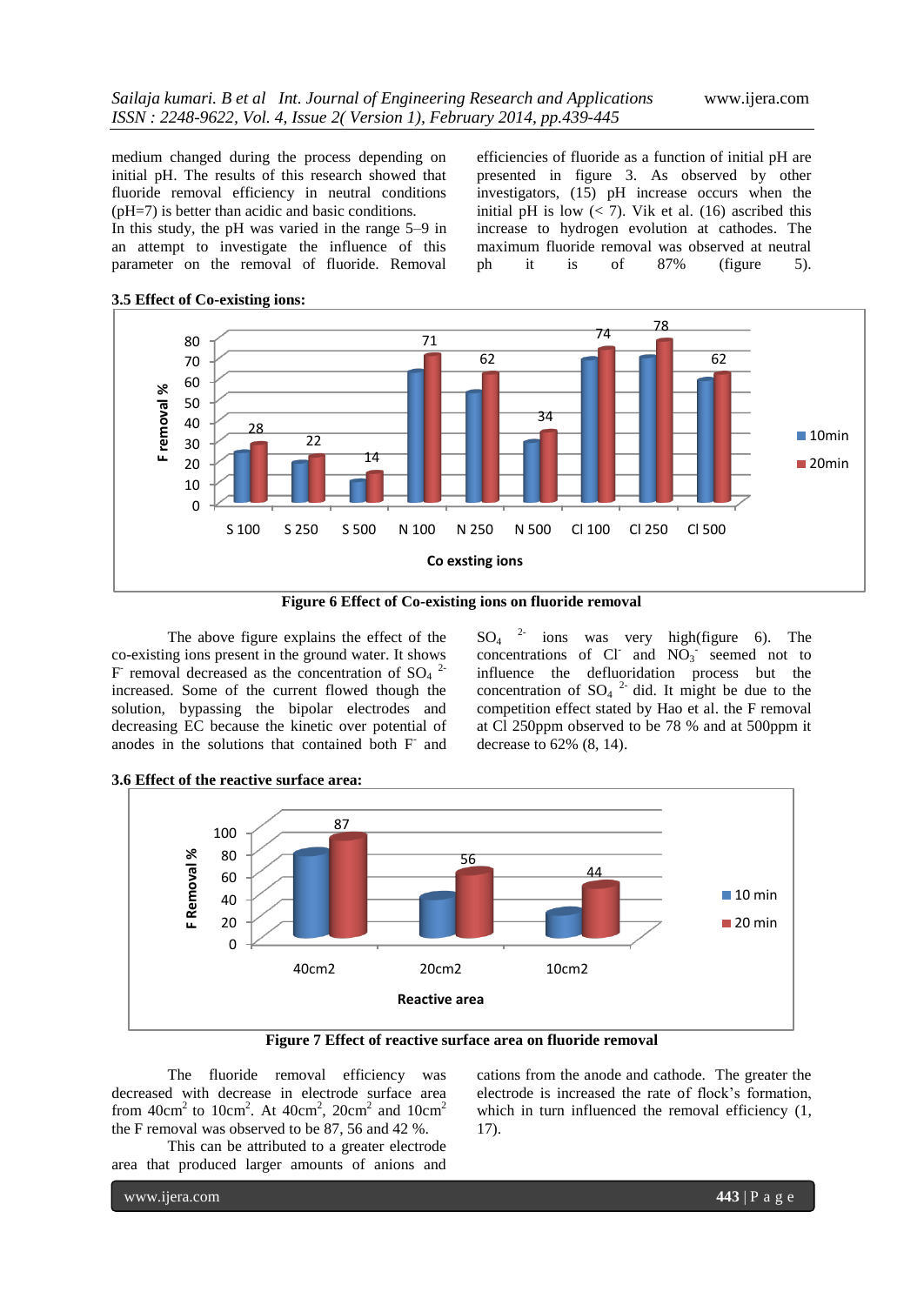



**Figure 8 Effect of inter electrode distance on fluoride removal**

Inter-electrode distance was observed to be an effective factor in the electrolytic treatment of fluoride removal from ground water. The removal percentage of F increased progressively with decrease in inter-electrode distance from 4.0 to 1cm. At 4cm, 2cm and 1cm were observed to be 87, 89 and 92 % of F from ground water. That removal increased might be due to speeds up the anion discharge on the anode and improves the oxidation. It also reduces resistance, the electricity consumption and the cost of the water treatment (18, 19, 14).

#### **IV. Conclusions**

- The Al electrode material was observed to be suitable for fluoride removal.
- The optimum fluoride dosage was observed to be 8ppm.
- At 30V the maximum fluoride removal was observed.
- Neutral pH is the suitable for fluoride removal.
- Increasing the reactive surface the F removal increased.
- F removals increased with decrease in inter electrode distance.

#### **References**

- [1] World Health Organization, Fluoride in drinking water, WHO Guidelines, for Drinking Water Ouality, 2004. [www.who.int/entity/watersanitation\\_health/](http://www.who.int/entity/watersanitation_health/dwq/chemicals/fluoride.pdf) [dwq/chemicals/fluoride.pdf.](http://www.who.int/entity/watersanitation_health/dwq/chemicals/fluoride.pdf)
- [2] S. Ghorai, K.K. Pant, Equilibrium, kinetics and breakthrough studies for adsorption of fluoride on activated alumina, Sep. Purif. Technol. 42 (2005) 265–271.
- [3] M. Pinon-Miramontes, R.G. Bautista-Margulis, A. Perez-Hernandez, Removal of arsenic and fluoride from drinking water with cake alum and a polymeric anionic flocculent, Fluoride 36 (2003) 122–128.
- [4] P.I. Ndiayea, P. Moulin, L. Dominguez, J.C. Millet, F. Charbit, Removal of fluoride from electronic industrial effluent by RO membrane separation, Desalination 173 (2005) 25-32.
- [5] Application of Electrocoagulation Process Using Iron and Aluminum Electrodes for Fluoride Removal from Aqueous<br>Environment, Edris bazrafshan, Kamal Edris bazrafshan, Kamal aldin ownagh, and Amir hossein mahvi ISSN: 0973-4945; CODEN ECJHAO E-Journal of Chemistry http://www.ejchem.net 2012, 9(4), 2297-2308.
- [6] Subramanyan Vasudevan, Balasingam Suresh Kannan, Jothinathan Lakshmi, Subramanian Mohanraj and Ganapathy Sozhan, Effects of alternating and direct current in electrocoagulation process on the removal of fluoride from water, *J Chem Technol Biotechnol* 2011; 86: 428–436.
- [7] Vasudevan S, Lakshmi J and Sozhan G, Studies on the Mg-Al-Zn – alloy as anode for the removal of fluoride from drinking water in electrocoagulation process. *Clean*  **37**:372–378 (2009).
- [8] Chen X, Chen G and Yue PL, Modeling the electrolysis voltage of electrocoagulation process using aluminum electrodes. *Chem Eng Sci* **57**:2449–2455 (2002).
- [9] Chen G, Electrochemical technologies in wastewater treatment. *Sep Purif Technol*  **38**:11–41 (2004).
- [10] Vasudevan S, Lakshmi J, Jayaraj J and Sozhan G, Remediation of phosphatecontaminated water by electrocoagulation with aluminium, aluminum alloy and mild steel anodes. *J Hazard Mater* **164**:1480– 1486 (2009).
- [11] Emamjomeh M and Sivakumar M, Fluoride removal by a continuous flow electrocoagulation reactor. *J Environ Manage* **90**:1204–1212 (2009).